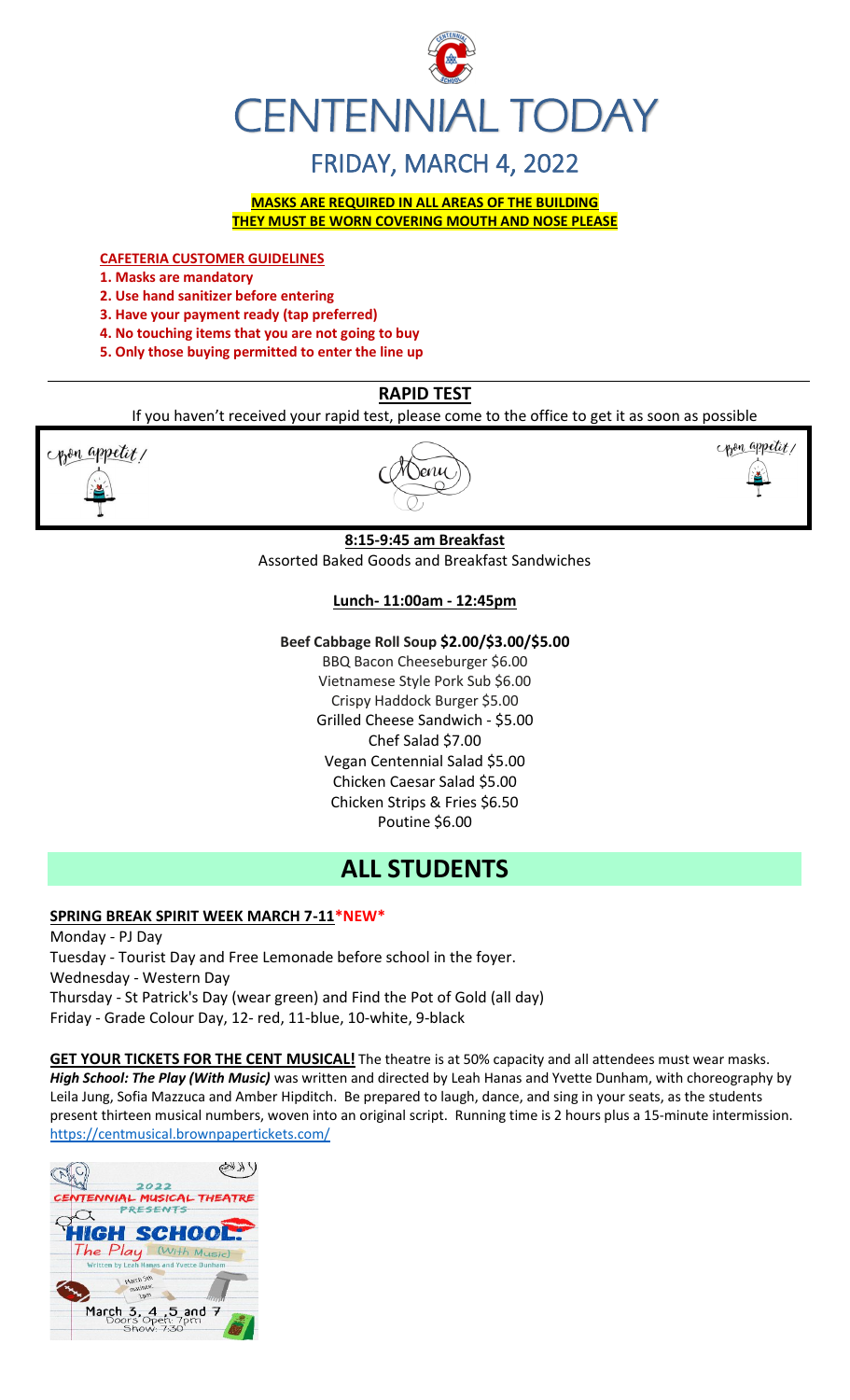#### **VOLUNTEER HOURS**

Need volunteer hours to graduate? Ms. Shong from Como Lake Middle is looking for a couple of students to help her setup and take down tables and tents at Mackin Park during spring break. This would give you 3 hours of volunteer time and a letter from United Way. Please email Ms. Shong at: [sashong@sd43.bc.ca](mailto:sashong@sd43.bc.ca) if you are interested.

#### **MOVE4MANA TRICK SHOT CHALLENGE**

Hey Centaurs! Ready to show off your talent and win some prizes? Send a video of your best trick shot to @centm4m on Instagram for a chance to win one of our exclusive prizes a waterproof Bluetooth speaker! Details and rules will be posted so make sure to follow us on Instagram. Let's see what you've got!



## **ATTENTION STUDENTS CURRENTLY IN GRADE 9, 10 AND 11:**

Applications are now open for next year's **Jr. and Sr. Environmental Studies Academies**. You can find them:

- 1) On the Centennial Website
- 2) On our Instagram @cent.es
- 3) Using the QR code below



Applications close **March 11th at 3:00pm**

# **GRADE 12'S**



**CAREER CENTRE Visit the online Centennial Career Centre Page [HERE](https://www.sd43.bc.ca/school/centennial/ProgramsServices/CareerCentre/experiences/Pages/default.aspx#/=)**



**@cent43careercentre** 

#### **SPRING BREAK ACTING CAMP FOR TEENS (VADA) \*NEW\***

Tuition is \$465 for 4 x 5 hours per day. Visit the Vancouver Academy for Dramatic Arts website at <https://vadastudios.com/programs/teen-acting-camps/> March 14-18 1pm – 5pm (15-18 years)

# **LOCAL SCHOLARSHP APPLICATION & DISTRICT AUTHORITY FILLABLE APPLICATIONS –NOW POSTED ON THE CAREER CENTRE PAGE**

**<https://www.sd43.bc.ca/school/centennial/ProgramsServices/CareerCentre/Pages/default.aspx#/=>**

LOCAL SCHOLARSHIP PACKAGE 2022 / DISTRICT AUTHORITY<br>APPLICATION/OTHER APPLICATIONS - click title see full list

**LOCAL SCHOLARSHIP PACKAGE** 2022\_LOCAL\_SCHOLARSHIP\_PKG\_PDF\_FILLABLE\_vers2.pdf **DISTRICT AUTHORITY APPLICATION** 2022 DISTRICT AUTHORITY APP pdf fillable.pdf **OTHER APPLICATIONS** SD43 Scholarship Application 1.pdf SD43 Scholarship Application 2.pdf SD43 Scholarship Application 3.pdf Sharon Perry Scholarship Application.pdf Gearforce Scholarship Application.pdf CTA 2022 form.pdf .<br>se for Merit, Assistance Bursary and Cam McKenzie) Coquitlam Retired Teachers Bursary.pdf Optimist ROBERT SIMMS MEMORIAL APPLICATION.pdf

 $4/8/2022$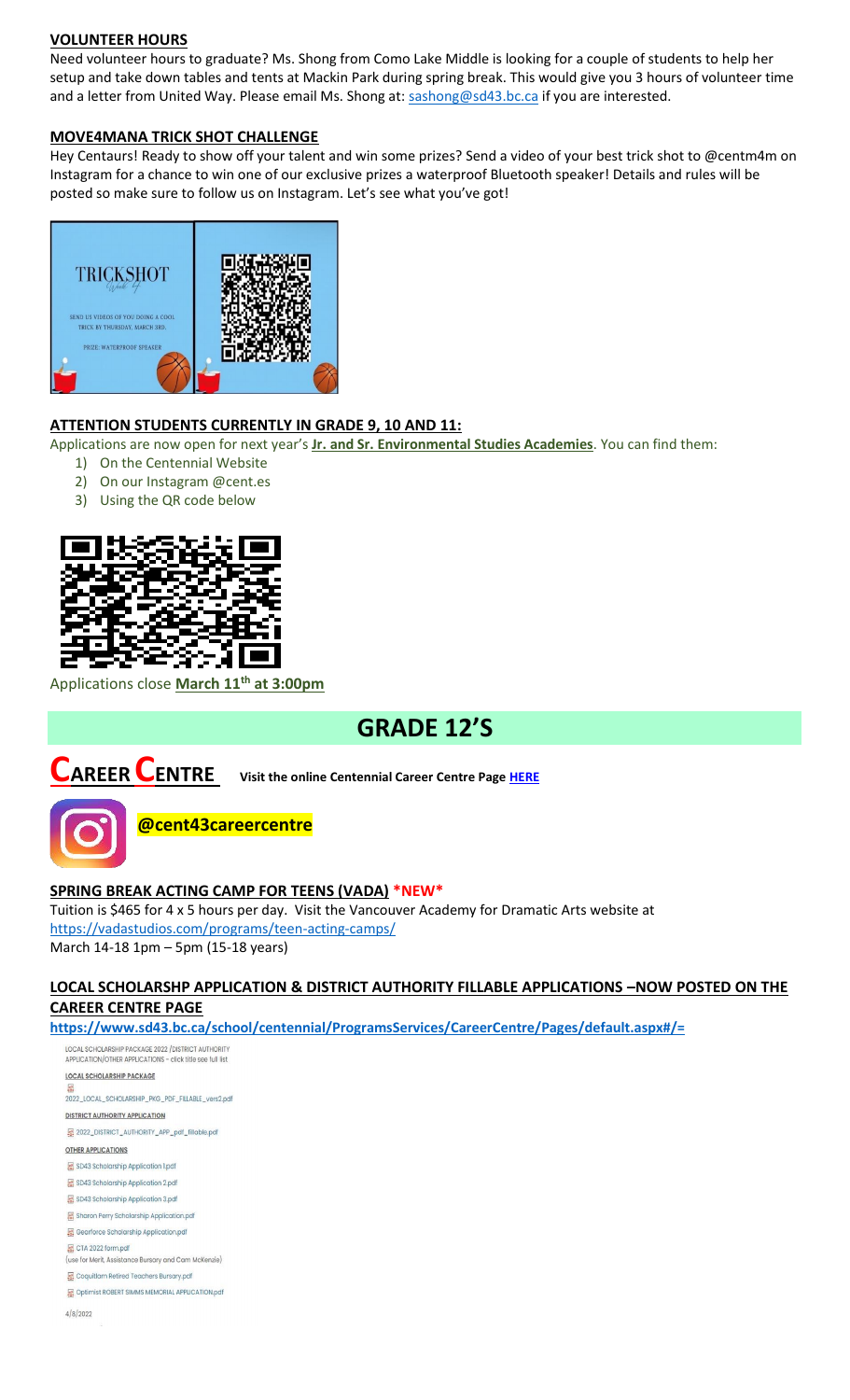# **FLAGGER CERTIFICATION COURSE – TUITION ALL EXPENSE PAID - IN BURNABY- TRAINING AND EMPLOYMENT OPPORTUNITY**

Certification for 3 years - Times: 8:30AM - 4:30PM Course Dates Burnaby: March 9-10 & 12-13 Course Dates Chilliwack: March 28-29 & 30-31 Burnaby Location: 4199 Lougheed Hwy. #201, Burnaby, BC V5C 3Y6

Chilliwack Location: 45920 First Ave, Chilliwack, BC V2P 7K1 Maximum class size: 14 **Employment Recruiters will be on site on the last day of the course to hire graduates**. \$ 19.76 hr. [@Jason Woodman-Simmonds](mailto:JasonWoodman-Simmonds@michelscanada.com) at 250-517- 9086 or UHS [TawneyJager@michelscanada.com](mailto:TawneyJager@michelscanada.com) **register at 604-900-9205.**

#### **MARCH SCHOLARSHIP DEADLINES** Details on the career centre page **GIRL GUIDES TREVOR LINDEN REMAX QUEST FOR EXCELLENCE OF CANADA COMMUNITY SPIRIT FUTURE ACES UGGLA FAMILY CAPILANO U SCHOLARS (SFU) ENTRANCE IBABC (Insurance JONAH) BCSSA** industry member) CHRISTENSEN **EAGLE RIDGE BCIT PATHWAYS BC HYDRO AUXILIARY PIONEERS**  $[Apr 1<sup>st</sup>]$

# **REMAX QUEST FOR EXCELLENCE**

Details:<https://www.remax-western.ca/blog/2020-quest-for-excellence-bursary-program-now-open-2/> **RE/MAX Quest for Excellence 2022 Bursary Program** Attention grade 12 students! Are you interested in winning one of 16 \$1,000 **bursaries**? Deadline Monday, **March 14, 2022.** 

# **GRACE FAMILY NETWORK SCHOLARSHIP ESSAY**

3 X \$500 awards for 2022. Visit the career website or **[www.gfnf.org](http://www.gfnf.org/)**. Preference will be given to graduating students pursuing post-secondary who have financial need. **"WHAT ARE YOUR IDEAS TO REDUCE SYSTEMIC BIAS AND INEQUITY IN SOCIETY?" (500 words)** Deadline May 31st, 2022

#### **JIBC**

Law Enforcement Studies Diploma program deadline now March 8, 2022

# **SCHOLARSHIP ATTENTION 2022 GRADS** –

available awards! Check the Cent Today and the Career Centre Page regularly.

If you are a graduating student who is a *Canadian Citizen, Permanent Resident or Protected Person* you and your parents will be receiving an email with the **Local Scholarship Package and the District Authority Applications**. Please note: Applicants will have an opportunity to ask Mrs. Healey Wright questions at next week's Grad Assembly. All documents will also be posted on the career centre! We encourage all students to review the awards and submit an application. External Scholarships and awards continue to be released. March – May are the months with the most

# **UBC ENGINEERING SCIENCE INFO SESSION**

How do I learn more? We're inviting students, parents, and teachers to Join us via **Zoom on Tuesday, March 8th, 2022, 4:00 - 6:00 pm,** to learn about Engineering Physics. Registration link: <https://forms.gle/phEhw2USGAUhGMDN7> for the event.

# **APPLIED TO POST-SECONDARY?**

Students are reminded to check their **student portals** and email accounts regularly for updates and 'to-do' lists.

# **BCSTA CITIZENSHIP AWARDS**

The British Columbia School Trustees Association - BCSTA will once again be awarding **three** graduating B.C. public school students who have shown exemplary citizenship in their school and community with scholarships worth **\$500** each. VISIT THE CAREER CENTRE/FINANCE

# **SPORTS**

## **SENIOR GIRLS SOCCER\*NEW\***

The squad kicked off its season with a resounding 6-0 win over Carney yesterday. Sarah Caravatta netted 2, with Kate Smith, Madison Harder, Kaitlan Cerney & Kaitlyn Johnson scoring their first senior goals. Priya dos Santos had 2 assists on perfect corner kicks. Strong efforts all around.

## **BOYS SOCCER MEETING\*NEW\***

Anybody who played on the Centennial Junior Soccer team and anyone who is in grade 11 and played on the Senior Boys Soccer team this past Fall, we will have an important meeting regarding a team fundraiser for next season. The meeting will be Monday in the Blue Gym at the start of Period 3 (11:15 am). It should only take 10 minutes and if you were on one of the Boys Soccer teams and can't make it, please see Mr. Comeau either today or on Monday.